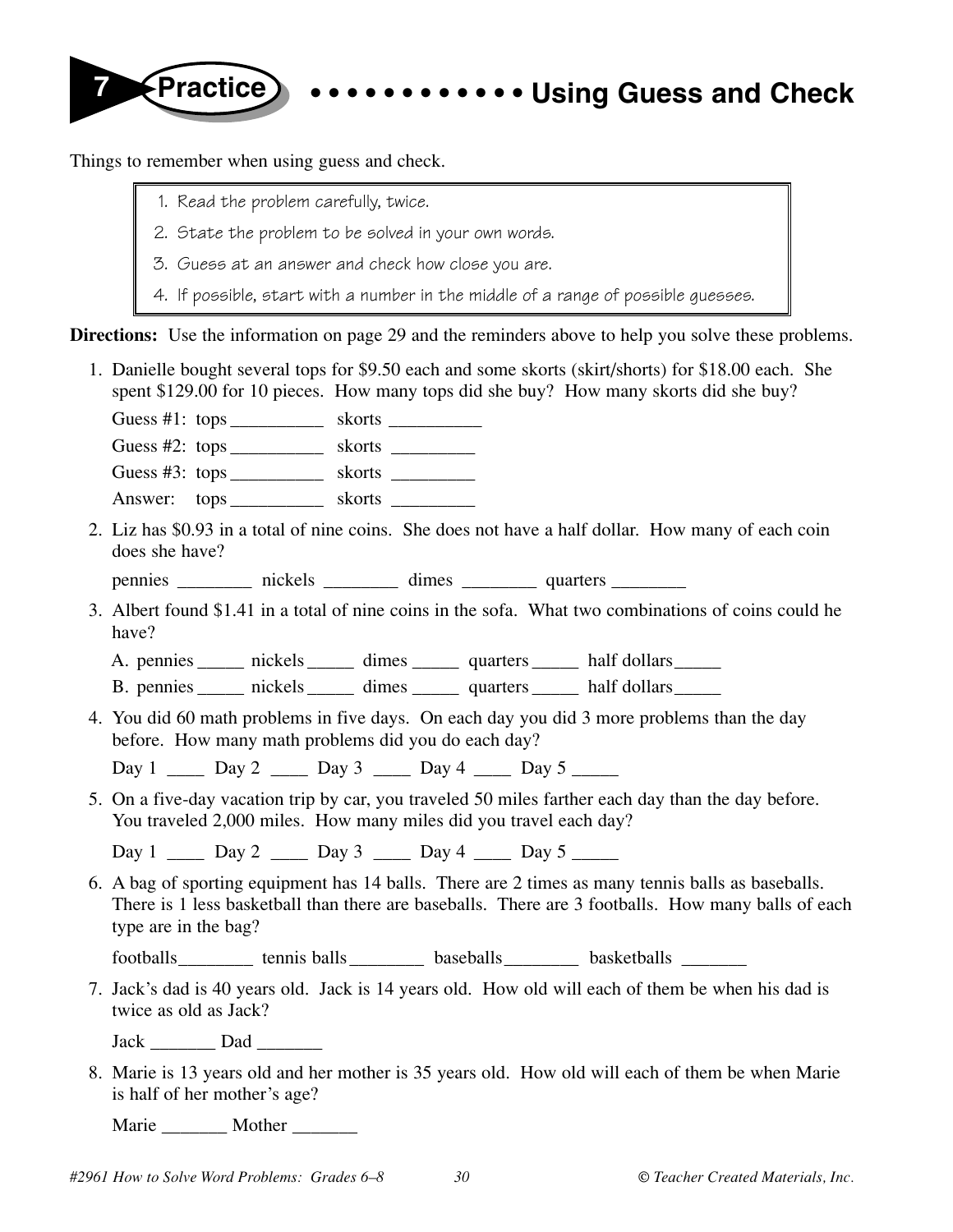

Things to remember when working backwards to solve problems.

- 1. Read the problem carefully, twice.
- 2. State the problem to be solved in your own words.
- 3. Work backwards from the end of the problem using the facts given.
- 4. Always check your answer by working forwards.

**Directions:** Use the information on page 29 and the reminders above to help you solve these problems.

Work Backwards: \_\_\_\_\_\$40.00 x 2 1. Sandy went to the coolest clothing store in the mall, Frederica's Funky Fashions. She spent half of her money on a dance outfit she just had to have. She spent \$100.00 of her remaining money on a pair of running shoes. Then she spent half of the money she had left on an outfit with the logo of her favorite singer. She had \$40.00 remaining. How much money did she have to start?

Answer:

- $Check:$
- 2. Loretta uses beads to make wristbands for her friends. She lost  $\frac{1}{2}$  of her beads when they fell on the grass on her way to school. She used 300 of the remaining beads to make a wristband for her sister and 250 beads to make a headband for a friend. She now has 800 beads left. With how many beads did she start?

Work Backwards: \_\_\_\_\_\_\_\_\_\_\_\_\_\_\_\_\_\_\_\_\_\_

- Answer:
- Check:
- 3. Frederica's Funky Fashions had a pile of clothes on a sales table. There were twice as many shorts as jeans. There were 4 times as many blouses as there were jeans. There were half as many skirts as there were jeans. Half of the skirts were blue. There were 8 blue skirts. How many jeans, shorts, blouses, and skirts were in the pile and what was the total number of clothes on the table?

| Work Backwards: |  |
|-----------------|--|
| Answer:         |  |
| Check:          |  |

4. Melissa spent twice as much money as Doreen in Frederica's. Alyse spent half as much money as Doreen did. Christina spent half as much money as Alyse did. Elaine spent \$12.00, which was half as much as what Christina spent. How much did each girl spend? How much did they spend altogether?

Work Backwards: \_\_\_\_\_\_\_\_\_\_\_\_\_\_\_\_\_\_\_\_\_\_

Answer: \_\_\_\_\_\_\_\_\_\_\_\_\_\_\_\_\_\_\_\_\_\_\_\_\_\_\_\_\_\_

Check: \_\_\_\_\_\_\_\_\_\_\_\_\_\_\_\_\_\_\_\_\_\_\_\_\_\_\_\_\_\_\_

5. John is  $1\frac{1}{2}$  years older than Brett. Robert is 5 years older than John. Raymond is  $1\frac{1}{2}$  years younger than Brett. James is 2 years old. He is 1 year younger than Raymond. How old is each boy?

| Work Backwards: |  |
|-----------------|--|
|                 |  |

Answer: Check: